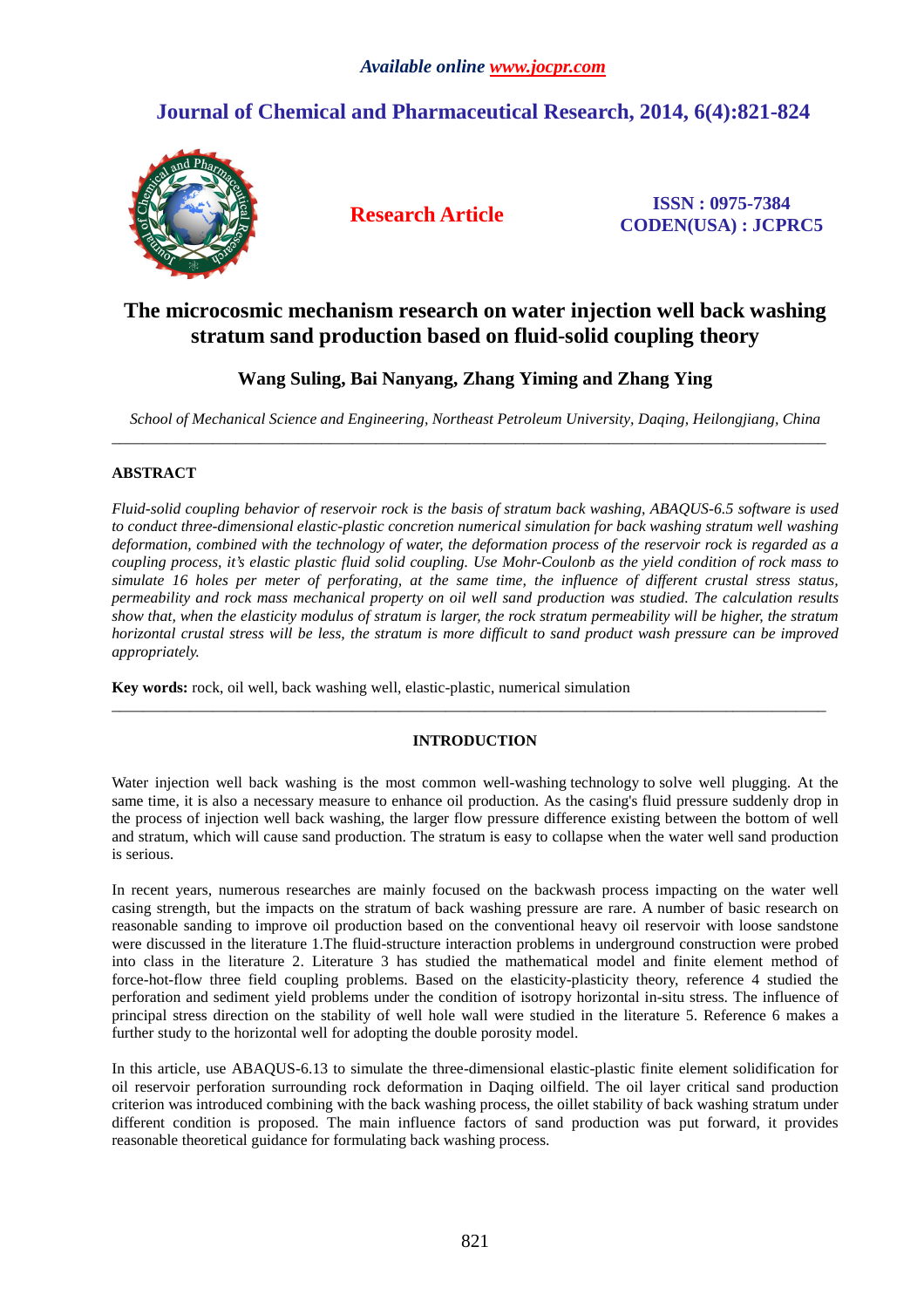#### **Back washing stratum mechanical model**

Water injection layers of rock are generally located in the range of  $800 \sim 3000$ m underground, the spiral perforations on the length of 1m casing are 16, as the perforation size is small, just 0.0127m, we make water injection layers as the research object, its thickness is 0.1524m, there are four screw holes, fetch 3m in the radial direction, then the injection wells back washing three-dimensional mechanical model is established, it can be shown in fig.1.

*\_\_\_\_\_\_\_\_\_\_\_\_\_\_\_\_\_\_\_\_\_\_\_\_\_\_\_\_\_\_\_\_\_\_\_\_\_\_\_\_\_\_\_\_\_\_\_\_\_\_\_\_\_\_\_\_\_\_\_\_\_\_\_\_\_\_\_\_\_\_\_\_\_\_\_\_\_\_*



**Fig.1 Back washing stratum mechanical model Fig.2 Back washing stratum finite element model** 

The loads act on the water injection layer and casing are: (1) Overburden pressure- P, (2) Rock weight-G, (3) The stratum original crustal stress are  $\sigma_{h1}$ ,  $\sigma_{h2}$ ,  $\sigma_{v}$ , (4) The fluid pressure of flushing fluid- $P_s$ , (5) The pressure of flushing fluid in the wellbore inner wall is  $P_s$ .

The model is adopted hexahedral element to divide, the stratum rocks are adopted pore pressure element C3D8RP, the casing elements are adopted membrane element M3D4, then we can get finite element model, it can be shown in fig.2. In order to reduce calculated amount, the symmetrical model is used to analyze in the middle of symmetry plane, the displacement in Y direction is zero, the horizontal displacement in the outer limit is zero, the displacement on the bottom surface in Z direction is zero, it is uniform distribution pressure on the upper surface. The initial conditions are: the initial porosity ratio is 0.25, the initial pore pressure is  $p = 10MPa$ , the initial crustal stress are  $t_{\rm h} = 25MPa_{\rm g} = 22MPa_{\rm g}$  the shear stress component is zero. The pore pressure on the outer boundary is  $p = 10MPa$ , the symmetry plane is set to impervious boundary. The rock elastic modulus is 7GPa. Poisson's ratio is 0.22, the strength parameters are respectively: Internal friction angle-  $\varphi = 25^{\circ}$ , dilation angle- $\theta = 10^\circ$ , bonding strength- $c = 5 \times 10^5 Pa$ .

#### **Stratum sand production criterion**

The stratum will produce distortion under the combined effect of original ground stress, pore pressure and the pressure of well bore fluid, when the deformation exceeds rock elastic deformation limitation, it will turn to the stage of plastic deformation. Different rocks have different abilities to produce plastic deformation, and the range of critical equivalent plastic strain is (0.3-0.8)%. When the equivalent plastic strain exceed critical value, the cementation between rock sand will be disconnected, and the rocks will become free sand. The equivalent plastic

strain  $\mathbf{\Sigma}_{\mathbf{p}}$  can be expressed by the following formula:

$$
\epsilon_p = \sqrt{\frac{2}{3}(\epsilon_{p1}^2 + \epsilon_{p2}^2 + \epsilon_{p3}^2)}
$$

In the formula,  $\epsilon_{p1}^2, \epsilon_{p2}^2, \epsilon_{p3}^2$  respectively represent the equivalent plastic strain of the three principal stress orientation. The criterion of sand production prediction can be expressed by the following formula:

 $\epsilon_{\rm p} < \epsilon_{\rm 0}$ , No sand producing

 $\epsilon_{\rm n} \geq \epsilon_{\rm 0}$ , Sand producing

In the formula,  $\epsilon_0$  is the critical plastic strain value of the rock stratum. Because of the rocks in different strata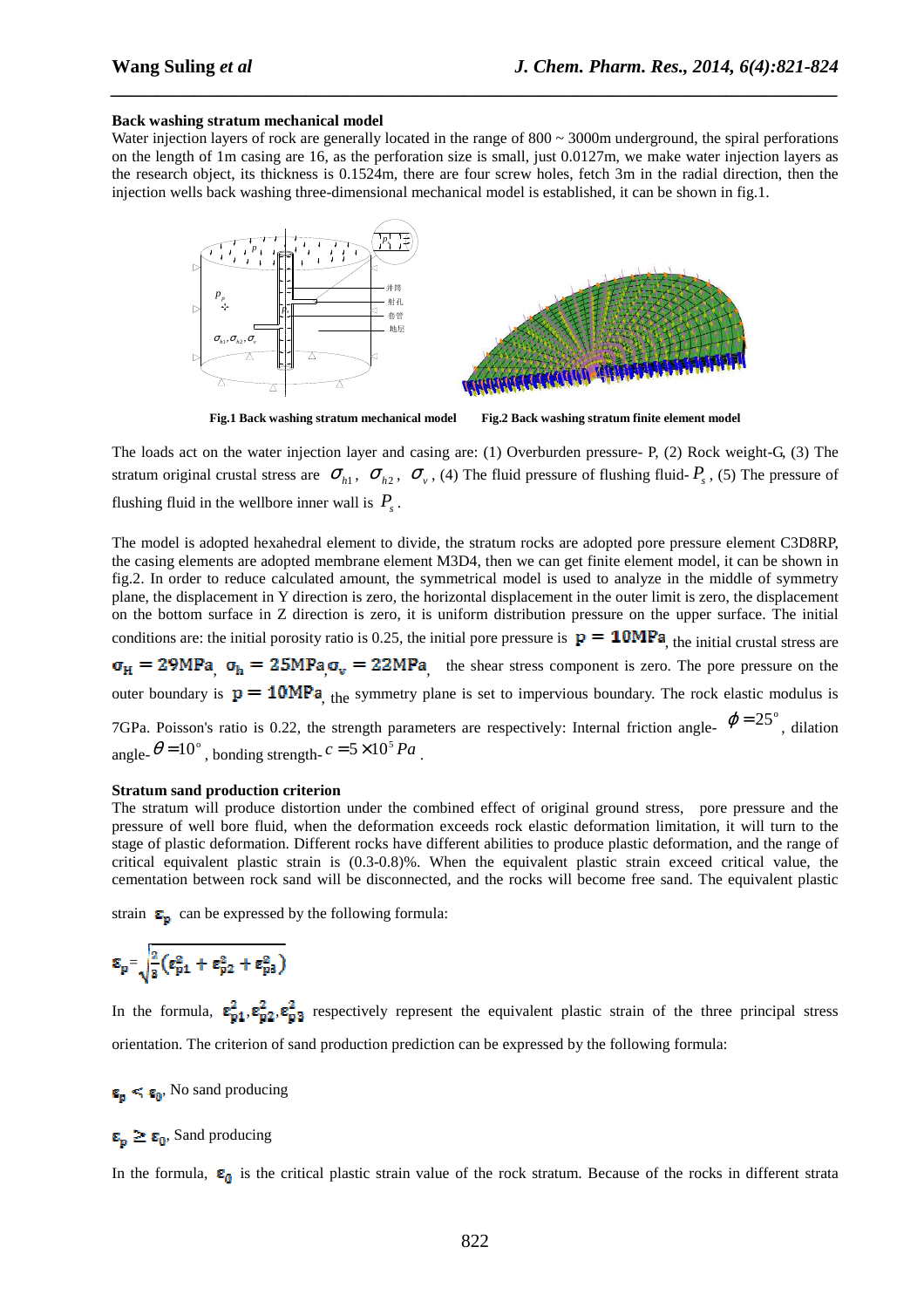have different mechanical properties and deformation features. According to the geological conditions and test in Daqing oilfield, the condition of rock mass sand producing was determined that is the maximum equivalent plastic strain value, which is greater than 1%.

*\_\_\_\_\_\_\_\_\_\_\_\_\_\_\_\_\_\_\_\_\_\_\_\_\_\_\_\_\_\_\_\_\_\_\_\_\_\_\_\_\_\_\_\_\_\_\_\_\_\_\_\_\_\_\_\_\_\_\_\_\_\_\_\_\_\_\_\_\_\_\_\_\_\_\_\_\_\_*

#### **RESULT AND DISCUSSION**

#### **Analysis on the influence of the ground stress on sand production**

In order to investigate the influence of ground stress on stratum sand production, the change of the horizontal crustal stress was adopted to calculate. Fig.3 shows that under different horizontal crustal stress the distribution of rock mass equivalent plastic strain. Fig.3 shows when reaching the critical equivalent plastic strain, the comparison of unloading pressure difference.



**(a) PEEQ distribution under 20Mpa (b) PEEQ distribution under 30Mpa (c) PEEQ distribution under 40Mpa** 



**Fig.3 The distribution of rock mass equivalent plastic strain under different horizontal crustal stress** 



**Fig.4 The comparison on stratum sand production Critical pressure under different vertical stress** 

We can conclude that from fig.3 and fig.4 under different horizontal crustal stress, the distribution of stratum rock mass critical equivalent plastic strain is same. With the increasing of the maximum horizontal principal stress, the unloading pressure of stratum will decrease. This is because of when the ground stress value is greater under water flooding disturbance condition, the deformation of stratum will increase.

#### **The influence analysis of formation permeability on the stratum sand production**

Permeability is an important factor influencing stratum stress changes when the water injection well back washing. The initial permeability of rock and pore ratio is given, the void ratio changing along with the permeability is determined by experiment, the unloading pressure is 20MPa, Table 1 is the change rules of different stratum pore pressure and the equivalent plastic strain with the change of permeability.

|  |  | Table 1: Stratum pore pressure and equivalent plastic strain along with the change of permeability |
|--|--|----------------------------------------------------------------------------------------------------|
|  |  |                                                                                                    |

| Permeability / mD |                  | 50   | 500.    |
|-------------------|------------------|------|---------|
| Stratum POR/MPa   | $33.14021$ 32.53 |      | 31.1391 |
| Stratum PEEO/%    | 1.20             | 1.05 | 0.89    |

It can be seen from table 1, when the formation permeability is higher, the formation pore ratio will be greater and the equivalent plastic strain PEEQ can be smaller, perforating will be harder to sand production, and it can withstand the maximum unloading pressure will be more larger.

#### **The influence analysis of stratum mechanical property on sand production**

Keep other parameters constant, the stratum elastic modulus E is respectively 7 GPa, 12 GPa, 17 GPa, 20 GPa, the